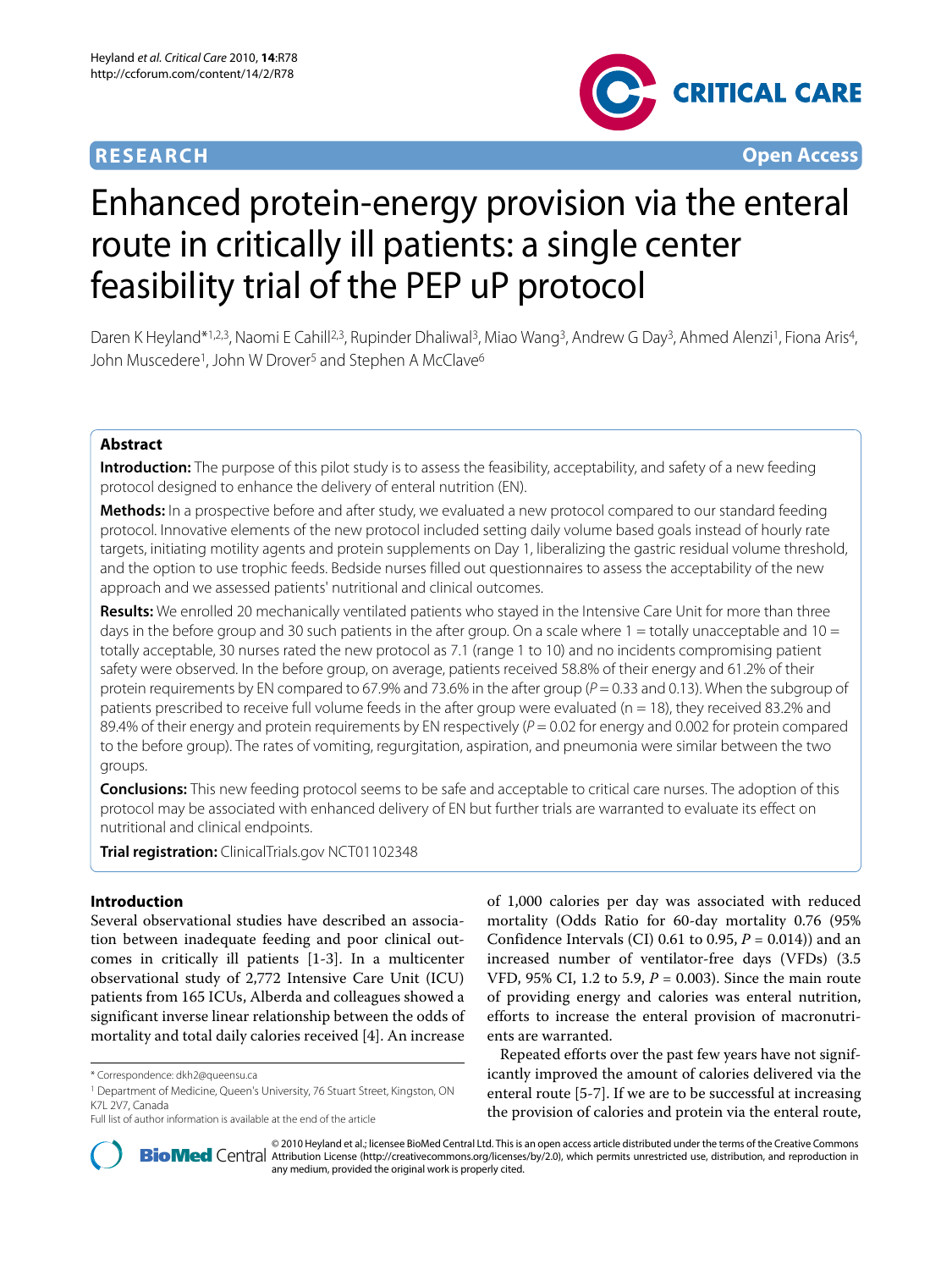a new paradigm is required. Historically, feeding protocols have been used to guide the delivery of enteral nutrition (EN) but they frequently utilize conservative, reactionary approaches to optimizing nutrition. For example, enteral feeds are started at low rates, are advanced slowly, and maintained at a target maintenance rate with no provisions to compensate for loss of feeding time due to frequent interruptions. Moreover, motility agents are only initiated after manifestations of delayed gastric emptying develop. The result is a form of iatrogenic malnutrition in which critically ill patients consistently receive less than their prescribed nutritional needs.

We propose a new approach that protocolizes an aggressive approach to providing EN and shifts the paradigm from reactionary to proactive followed by de-escalation if nutrition therapy is not needed. The key components of this new protocol are the following: 1) Starting feeds at the target rate based on increasing evidence that some patients tolerate starting nutrition at a higher rate of delivery and that slow start ups are not necessary [\[8](#page-11-4),[9](#page-11-5)]. For patients who are hemodynamically stable, we propose to shift from an hourly rate target goal to a 24-hour volume goal and give nurses guidance on how to make up this volume if there was an interruption for non-gastrointestinal reasons [\[10](#page-11-6)]. This *volume-based* goal represents a significant shift in practice from traditional hourly rate goals in which nurses can increase the hourly rate depending on how many hours they have left in the day to ensure that the patient receives the 24-hour volume within the day. 2) For patients who are deemed unsuitable for high volume intragastric feeds, we provide an option to initiate *trophic feeds* at a low volume of a concentrated feeding solution. By *trophic*, we mean a minimal volume of EN designed to maintain gastrointestinal structure and function, not designed to meet the patients caloric or protein needs. When deemed suitable, trophic feeds can be advanced to full feeds. 3) Rather than wait for a protein debt to accumulate because of inadequate delivery of EN, protein supplements are prescribed at initiation of EN and can be discontinued if EN is well tolerated. 4) We propose to start motility agents at the same time EN is started with a re-evaluation in the days following to see if it is necessary and we raised our gastric residual volume threshold from 200 to 250 ml. It has been shown in one randomized trial that a feeding protocol that starts a motility agent empirically at the time of initiation of feeds and uses a higher threshold for a critical gastric residual volume (250 ml) improves nutritional adequacy [[11\]](#page-11-7).

Since the bedside nurses initiate and utilize feeding protocols to achieve target goals, we will couple this newer generational feeding protocol with a comprehensive nurse-directed nutritional educational intervention that will focus on its safe and effective implementation.

This focus on nursing nutrition education represents a major shift away from traditional education which has focused on dietitians and physicians.

We hypothesize that the combination of these components will safely improve the provision of energy and protein compared to usual care. We postulate that this increased provision of calories and protein may translate into improved clinical outcomes, particularly for the patients at the extremes of weight, but the current study is not powered to demonstrate such a difference. The purpose of this pilot study is to assess the feasibility, acceptability, and safety of this new feeding protocol, "*The Enhanced Protein-Energy Provision via the Enteral Route in Critically Ill Patients: The PEP uP Protocol."*

#### **Materials and methods**

This is a prospective before and after study conducted in a 21-bed medical surgical tertiary care ICU with a usual nurse-to-mechanically-ventilated-patient ratio of one-toone that admits approximately 1,000 patients per year. All care in the ICU is directed by an attending intensivist. The clinical staff in the ICU also includes a full time registered dietitian. Enteral feeds are guided by a standard feeding protocol specified by pre-printed ICU admission orders. The admitting physician has the option of initiating the enteral feeding protocol or keeping the patient nil per os (NPO). If EN is ordered, the bedside nurse initiates a standard polymeric feeding formula at 25 ml/hr once the position of the feeding tube is confirmed. Gastric residual volumes are monitored every four hours and in the absence of a gastric residual volume above 200 ml, feeds are advanced to their target hourly rate by 25 ml/hr every four hours. In the setting of persistent (two or more consecutive) high gastric residual volumes, feeds are reduced by 25 ml/hr and the nurse is instructed to ask the physician to order gastrointestinal prokinetic agents (metoclopramide first, erythromycin as the second line therapy), if appropriate. The dietitian usually assesses the nutritional needs and prescribes the appropriate solution and hourly target rate within 24 to 48 hours of admission. In the summer of 2008, we evaluated the efficacy of our standard protocol in a cohort of eligible patients.

Starting in January 2009, we implemented our new protocol combined with our nursing educational intervention. The concepts and the details of the PEP uP Protocol were presented at our multidisciplinary critical care rounds and augmented by small group educational inservicing for bedside nurses. We operationalized the protocol with a pre-printed order form and a series of bedside algorithms and instructions. On the pre-printed order form, there were tick boxes for the admitting physician to choose *full volume feeds*, *trophic feeds*, or *NPO*. Beside each tick box, there were indications and contraindications listed for each selection. If an admitting physi-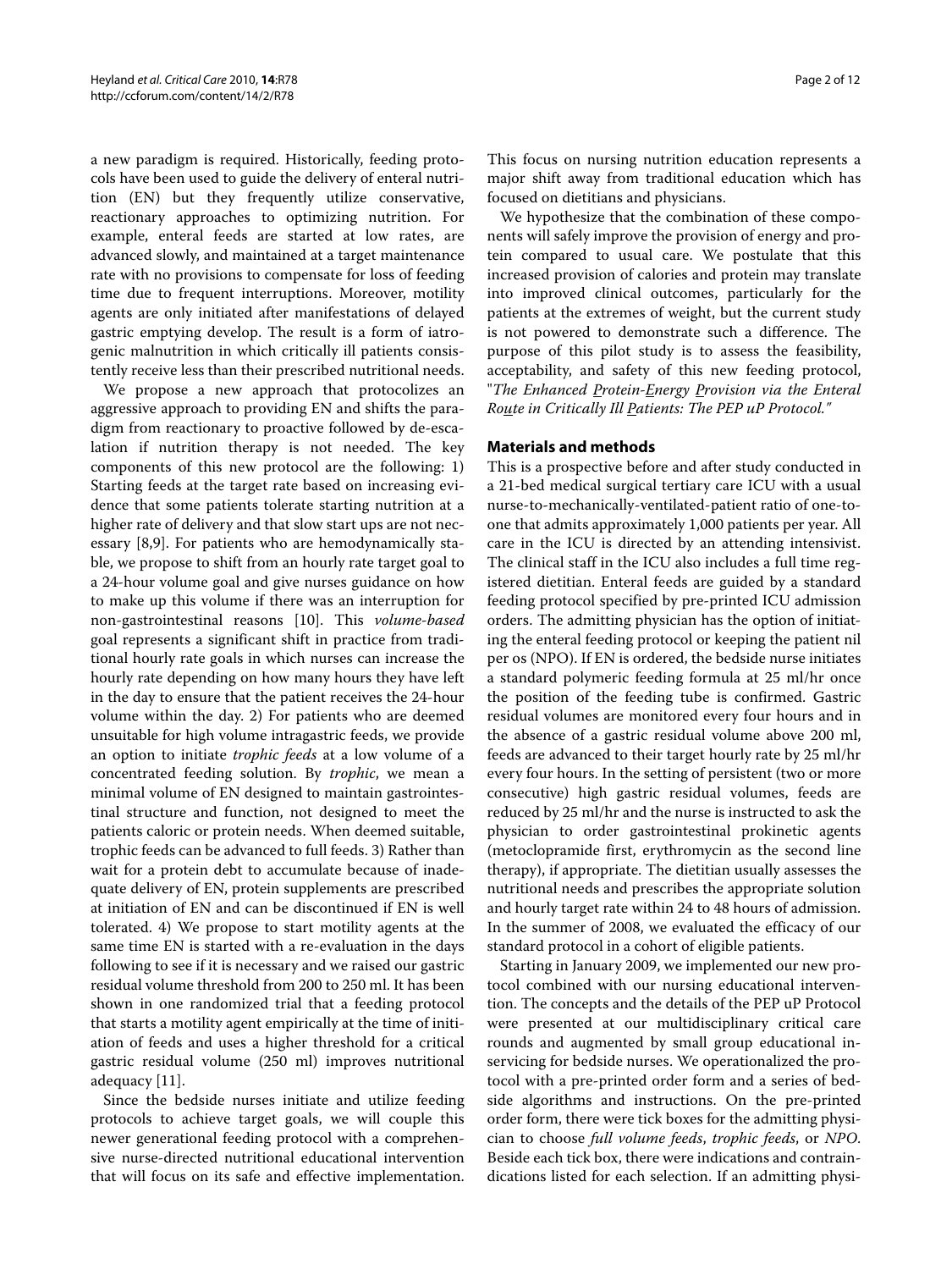cian selected *NPO*, they had to fill in a reason or justification. A sample of justifications was provided on the form. To simplify the administration of this protocol, we chose one feeding formula to be used initially. We chose a semi-elemental, concentrated feeding solution that would be useful in both full volume and trophic fed patients (Peptamen 1.5°, Nestle, North York, Ontario, Canada). The dietitian could suggest changes to this formula after the protocol was started based on further assessment. There was also a tick box to initiate a motility agent in the absence of contra-indications (Metoclopramide, 10 mg intravenously q 6 h, with dosage adjustment in renal failure) and to initiate a protein supplement (Beneprotein<sup>®</sup>, Nestle Healthcare, Minneapolis, MN, USA, 14 gms bid providing 24 gm protein per day). Nurses were given instructions on how to set the hourly rate based on the 24-hour volume prescribed. For example, if the total goal for the day was 1,500 ml of a nutritional solution to meet their caloric requirement, then the hourly rate would be 62.5 ml/hr. If feeds were held for several hours while the patient underwent a radiological procedure and now there are nine hours left in the day and the patient has only received 400 ml, the new rate would be (1,100 ml/9 hrs) 122 ml/hr for the remaining 9 hrs. Beginning the next day, the target would shift back to 62.5 ml/hr. We arbitrarily set a limit of a maximum of 150 ml/hr for PEP uP Protocol patients. We increased the threshold gastric residual volume to 250 ml from 200 ml and since patients were already on metoclopramide as per the protocol, erythromycin was added if the threshold gastric residual volume of 250 ml persisted.

We encouraged nurses to calculate the nutritional adequacy (% received over % calories prescribed) daily and report it during daily multidisciplinary rounds. Given the concerns raised about the possibility of precipitating a *refeeding syndrome* with the aggressive feeding strategy, the protocol also required frequent assessment of electrolytes, magnesium, phosphorus, and calcium during the first 72 hours of admission of all patients.

These protocol documents (that is, pre-printed order, algorithm for advancing feed, and algorithm for calculating rate of administering feed as per 24-hour volume) and a slide presentation coupled with educational reminders (posters and bedside notices) and practice helps (tool to remind nurse to measure and report nutritional adequacy) were made available to all nurses working in our unit, in bedside manuals and on the local intranet. Beginning 2 February 2009, we formally introduced the protocol and evaluated its adoption in the next series of eligible patients. Nurses attending to patients enrolled in the after phase of the study received daily bedside academic detailing (one on one instruction) by the ICU Dietitian.

Our study patient population consisted of consecutive mechanically ventilated adult patients (>18 years old)

who remained in ICU for more than 72 hours. In the before group, we enrolled 20 patients prospectively. To ensure a larger number available for evaluation of the new protocol, we enrolled 30 patients in the after group.

In both groups, we retrospectively collected the following information related to the prospectively enrolled patients from their hospital chart: admission category (surgery vs. medical), primary admission diagnosis, sex, age, weight, height, and Acute Physiology And Chronic Heath Evaluation II (APACHE II) score [[12\]](#page-11-8). We recorded daily the goal calories and protein as per the dietitian's assessment, the type and amount of nutrition received, and morning blood glucose levels for a maximum of 12 days or until death or discharge from ICU. We followed patients while in hospital for a maximum of 60 days and reported on their ICU and hospital outcomes at 60 days. Two physicians independently reviewed the charts of all enrolled patients to determine whether episodes of vomiting, regurgitation, macroaspiration (visually noted gastric secretions when suctioning the endotracheal tube), and ventilator-associated pneumonia had occurred. Pneumonia was defined using a definition and process that has been described elsewhere [\[13](#page-11-9)].

The primary outcome of this pilot study was the feasibility of the new feeding protocol as judged by a nursing questionnaire that evaluates their opinion of its safety and acceptability. We asked about the acceptability of each of the novel parts of the feeding protocol and the overall protocol using a scale where  $1 =$  totally unacceptable and  $10 =$  totally acceptable. This evaluation questionnaire was administered to the bedside nurse involved in caring for a patient on the new protocol (in the after group). Secondary outcomes included nutritional endpoints (adequacy of EN and timeliness of initiation of EN) and safety endpoints (episodes of vomiting, aspiration and pneumonia). In addition, one of the investigators reviewed the charts to determine if there were any undetected serious adverse events related to the nutritional management of the patient and whether the initial prescription of full volume, trophic feeds, or NPO was appropriate.

No formal sample size calculation was done as the primary purpose of this before and after study was to evaluate the feasibility and safety of the new protocol and not its effect on mortality or length of stay. Categorical variables are reported as counts and percents and compared between cohorts by the Fisher's Exact test. Length of stay variables are described by medians and quartiles and compared by the log-rank test. Other continuous variables are described by their means and standard deviations and compared by the Wilcoxon-Mann-Whitney test To assess nutritional adequacy, the total amount of energy or protein received from either EN or parenteral nutrition (PN), inclusive of propofol, was divided by the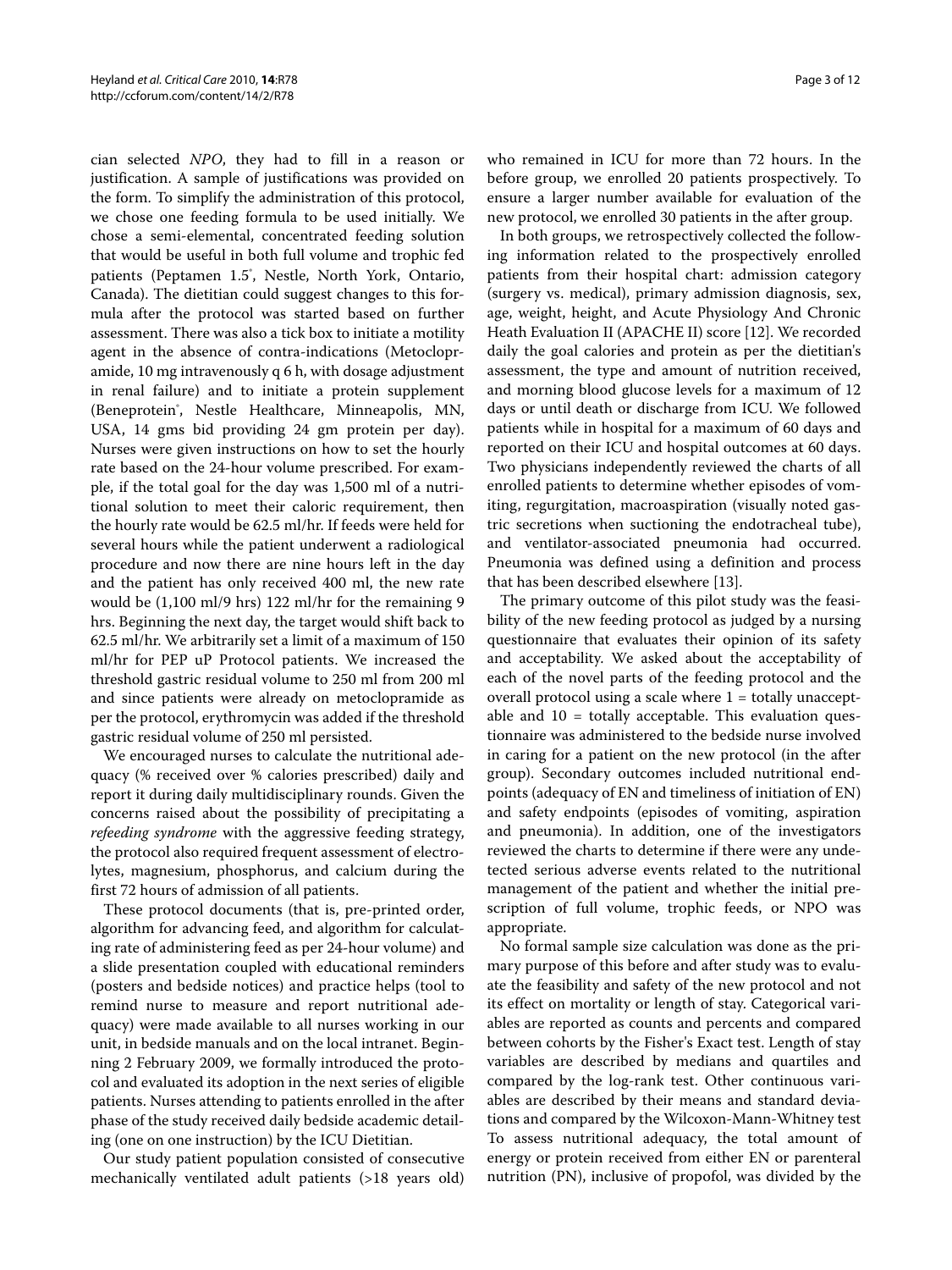amount prescribed as per the baseline assessment and expressed as a percentage. For the purposes of this evaluation of this enteral feeding protocol, we compared adequacy from EN sources between the two groups as the primary outcome over the first seven ICU days. Patients receiving no EN were excluded from this analysis of EN adequacy. We also report a subgroup analysis of the EN adequacy of just those patients indicated to receive full volume feeds, as per the order on the admission pre printed order forms. Statistical analysis was completed using SAS v9.1.3 (SAS Institute Inc., Cary, NC, USA). All tests were two-sided with statistical significance considered as a *P*-value < 0.05. Institutional ethics approval was obtained from the Health Sciences Research Ethics Board at Queen's University, Kingston, Ontario, Canada. The need for informed patient consent was waived given the nature of this study (a system-level quality improvement study).

# **Results**

In the before group, we screened consecutive admissions and enrolled 20 mechanically ventilated patients who stayed in the ICU more than three days. In the after group, we again screened consecutive patients but this time enrolled 30 patients who remained in the ICU more than three days. The characteristics and outcomes of all enrolled patients are shown in Table 1. There were no significant differences in baseline characteristics between study groups, but survivors in the after group tended to have a shorter ICU and hospital length of stay than survivors in the before group.

On average, across the two time periods, study patients were prescribed 24 to 26 kcal/kg and 1.1 to 1.2 grams/kg of protein by the ICU dietitian. Details of the nutritional assessment and the nutritional prescription of study patients can be seen in Table [2](#page-5-0). In the before group, 12 patients were prescribed initial enteral feeds while eight patients were kept NPO. In the after group, 18 patients were initially prescribed full volume feeds, six were prescribed trophic feeds, and six were kept NPO. In the after group, the reasons patients were kept NPO included impending operation, post gastric surgery and no feeding tube in place, post-op bowel ischemia, impending extubation, high nasogastric drainage, and no reason provided. Based on a chart review, 2/6 (33%) of these patients were kept NPO without adequate justification. With one exception, all patients in the after group eventually received EN (eight (100%) NPO patients in the before group and five of six (83.3%) NPO patients in the after group were fed EN).

The average time to starting EN was 16.0 hours in the before group and 17.7 hours in the after group  $(P = 0.72)$ (see Table 3). The majority of study patients were started on enteral feeds within the first 24 hours in both groups

(16/20 (80%) before and 23/30 (82.1%) after). The average daily amount of gastric residual volume is 243 (range 0 to 1,740) in the before group, and 231 (range 0 to 1,698) in the after group ( $P = 0.22$ ). In the before group, no patients received motility agents or protein supplements on Day 1 of admission whereas in the after group, the number of patients that on Day 1 of admission received protein supplements and motility agents was nine (30.0%) and seven (23.3%) respectively (see Table 3). The average duration of use of the protein supplements was four (range: 1 to 12) days and of the motility agents was 5.9 (range: 2 to 12) days. In the after group, more patients overall tended to receive motility agents (80.0% vs. 55.0%, *P* = 0.11) and protein supplements (63.3% vs. 35.0%, *P* = 0.08) compared to the before group (see Table 3).

Of the 29 patients who received EN in the after group, only 22 (76%) started on Peptamen 1.5. The average duration of use of Peptamen 1.5 was 3.0 days, with standard deviation of 1.8 days. Only one patient in the before group was started on Peptamen 1.5, the majority of the remaining were started on a polymeric solution. In the before group, on average, patients received 58.8% (range 0 to 116%) of their energy and 61.2% (range 0 to 104%) of their protein requirements from EN. In the after group, patients received 67.9% (range 0 to 139%) and 73.6% (range 0 to 119%) of their energy and protein requirements respectively  $(P = 0.33$  and 0.[1](#page-7-0)3) (See Figure 1a, b) from EN. When only the subgroup of patients prescribed to receive full volume feeds were evaluated ( $n = 18$ ), they received 83.2% (range 47.9% to 139%) and 89.4% (range 43.2% to 119%) of their energy and protein requirements respectively (See Figure [2](#page-8-0)a, b). Intake was statistically significantly increased in the early part of the ICU stay in the after group (Days 1 and 2 for calories and Days 1, 2 and 3 for protein). By Day 2, on average, patients in the after group indicated to receive full volume feeds had received >90% of their protein and energy requirements. No patient in the before group received parenteral nutrition; one patient in the after group received it for two days.

There was no increase in complications related to the PEP uP Protocol. The rates of vomiting, regurgitation, aspiration, and ventilator-associated pneumonia (VAP) were similar between the two groups (see Table [4](#page-9-0)). In the before group, 13 (65%) patients ever had diarrhea while 17 (57%) patients in the after group ever had diarrhea during their first 12 ICU days ( $P = 0.78$ ). There were no documented electrolyte complications in the after group. Morning blood glucose  $(8.0 \pm 0.9 \text{ vs. } 8.1 \pm 1.0 \text{ mmol/L})$ and the proportion of measurements spent above 10 mmol/L (16.4% vs 16.2%,  $P = 0.60$ ) were similar between the two groups.

Thirty nurses filled out the evaluation form on the safety and acceptability of the protocol. Four of the 30 (13%) indicated that they witnessed an event or incident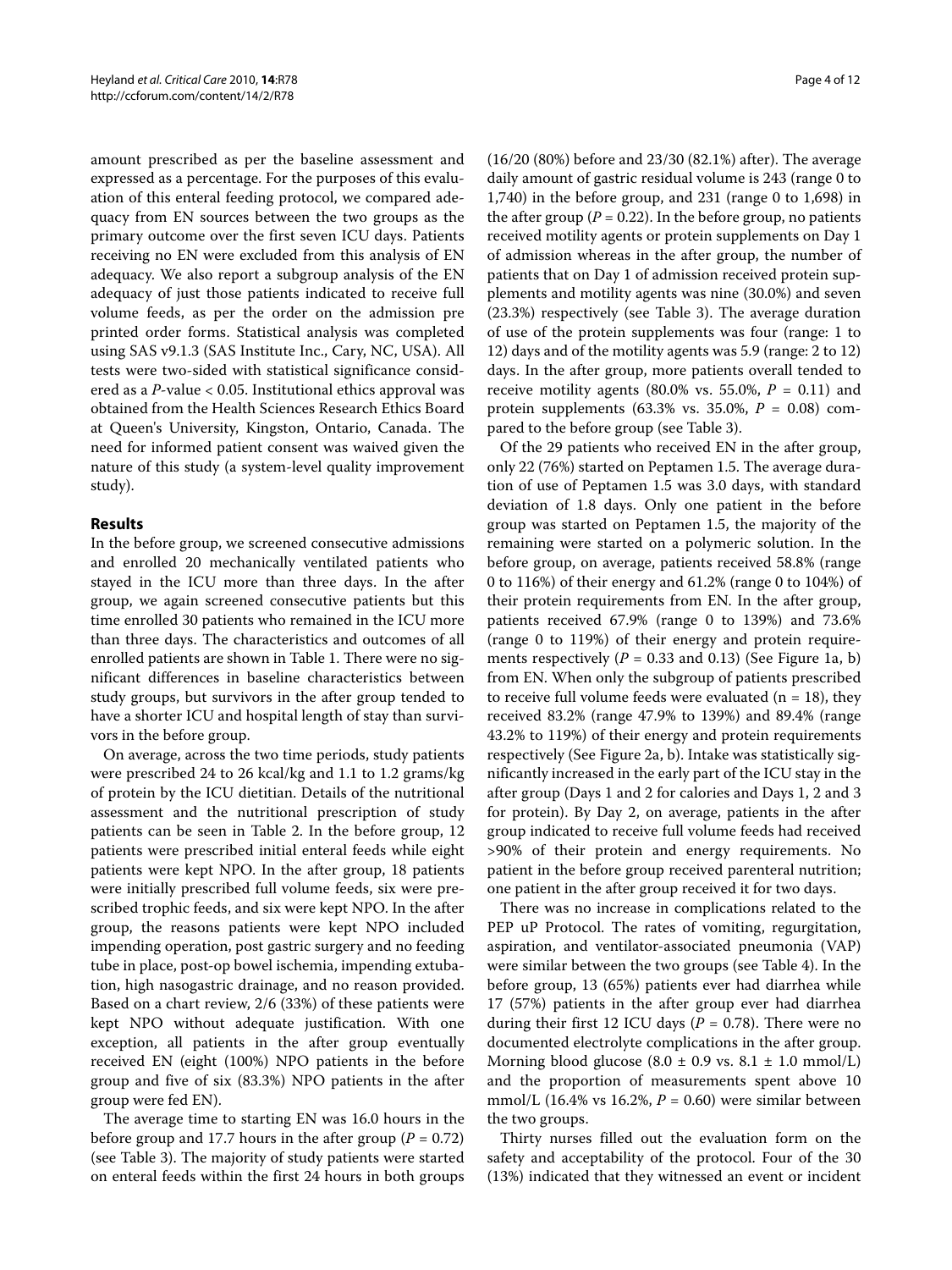# **Table 1: Patient characteristics and clinical outcomes**

|                                              | <b>Before</b><br>$(n = 20)$ | After<br>$(n = 30)$ | P-value* |
|----------------------------------------------|-----------------------------|---------------------|----------|
| Age (years)                                  |                             |                     | 0.39     |
| $Mean \pm SD$                                | $59.5 \pm 17.3$             | $64.4 \pm 16.7$     |          |
| Gender                                       |                             |                     | 1.0      |
| Female                                       | 9 (45.0%)                   | 13 (43.3%)          |          |
| Male                                         | 11 (55.0%)                  | 17 (56.7%)          |          |
| <b>Admission category</b>                    |                             |                     | 0.86     |
| Medical                                      | 16 (80.0%)                  | 22 (73.3%)          |          |
| Surgical: Elective                           | 3 (15.0%)                   | 7(23.3%)            |          |
| Surgical: Emergency                          | $1(5.0\%)$                  | $1(3.3\%)$          |          |
| <b>Admission diagnosis</b>                   |                             |                     | 0.07     |
| Cardiovascular/vascular                      | 7 (35.0%)                   | 7 (23.3%)           |          |
| Respiratory                                  | 3 (15.0%)                   | 8 (26.7%)           |          |
| Gastrointestinal                             | $\mathbf 0$                 | 5(16.7%)            |          |
| Neurologic                                   | $1(5.0\%)$                  | 2(6.7%)             |          |
| Sepsis                                       | 5 (25.0%)                   | $1(3.3\%)$          |          |
| Trauma                                       | 3 (15.0%)                   | $1(3.3\%)$          |          |
| Metabolic                                    | 0                           | 2(6.7%)             |          |
| Renal                                        | 0                           | 2(6.7%)             |          |
| Other                                        | $1(5.0\%)$                  | 2(6.7%)             |          |
| <b>APACHE II score</b>                       |                             |                     | 0.73     |
| Mean $\pm$ SD                                | $20.7 \pm 6.9$              | $21.3 \pm 7.3$      |          |
| <b>Presence of ARDS</b>                      |                             |                     | 1.0      |
| <b>No</b>                                    | 20 (100.0%)                 | 29 (96.7%)          |          |
| Yes                                          | $\pmb{0}$                   | $1(3.3\%)$          |          |
| Length of ICU stay (days) +                  |                             |                     | 0.14     |
| Median(IQR)                                  | 17.9 (11.2 to 47.8)         | 8.5 (4.9 to 12.7)   |          |
| Length of hospital stay (days) +             |                             |                     | 0.02     |
| Median (IQR)                                 | 57.4 (36.3 to Und.‡)        | 22.9 (18.0 to 46.6) |          |
| Length of mechanical ventilation (days) +    |                             |                     | 0.06     |
| Median(IQR)                                  | 11.8 (7.6 to 43.3)          | 5.8 (3.6 to 8.6)    |          |
| Patient died within 60 days of ICU admission |                             |                     | 0.16     |
| No                                           | 18 (90.0%)                  | 21 (70.0%)          |          |
| Yes                                          | 2 (10.0%)                   | 9 (30.0%)           |          |

\* Age and Apache II score were tested by the Wilcoxon-Mann-Whitney test, categorical variables were tested by Fisher's exact test, and length of stay variables were tested by the log-rank test.

† Based on 60-day survivors only. Time before ICU admission is not counted.

‡ Undefined because 44% (8/18) of surviving patients remained in hospital 60 days after ICU admission.

SD, standard deviation; IQR, interquartile range; APACHE, acute physiology and chronic health evaluation score; ARDS, acute respiratory distress syndrome; ICU, intensive care unit.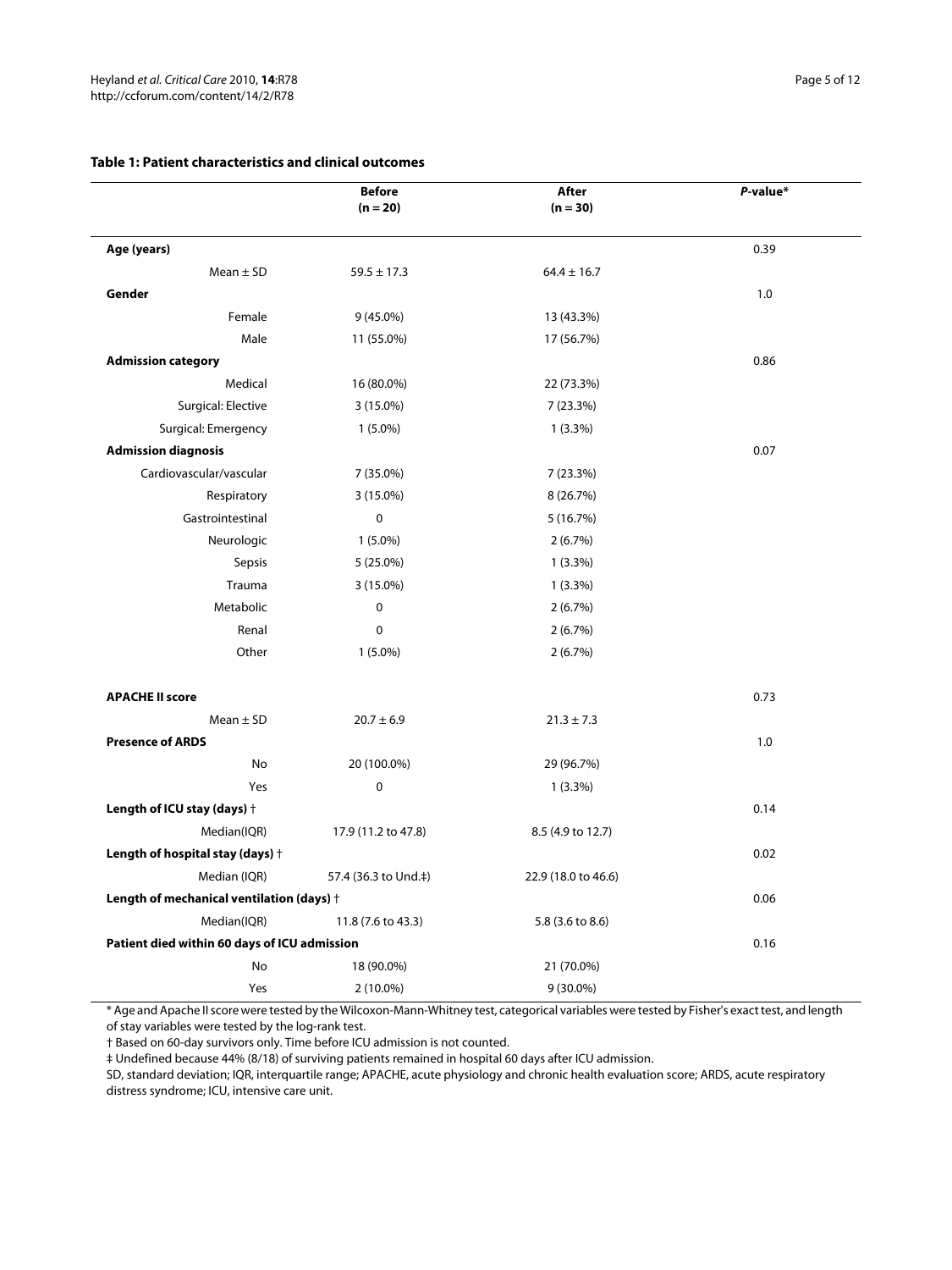### <span id="page-5-0"></span>**Table 2: Patient nutrition assessment information**

|                                                            | <b>Before</b>      | After              | P-value |
|------------------------------------------------------------|--------------------|--------------------|---------|
|                                                            | $(n = 20)$         | $(n = 30)$         |         |
| Height                                                     |                    |                    | 0.34    |
| Mean $\pm$ SD                                              | $1.7 \pm 0.1$      | $1.7 \pm 0.1$      |         |
| Weight                                                     |                    |                    | 0.92    |
| $Mean \pm SD$                                              | $79.3 \pm 26.8$    | $81.8 \pm 27.3$    |         |
| Body Mass Index (kg m2)                                    |                    | 0.75               |         |
| Mean $\pm$ SD                                              | $26.9 \pm 6.7$     | $29.5 \pm 11.2$    |         |
| Weight used in calculation of nutrition prescription       | 0.001              |                    |         |
| Actual Body Weight (ABW)                                   | 10 (50.0%)         | 21 (70.0%)         |         |
| Estimated                                                  | 7 (35.0%)          | 5(16.7%)           |         |
| Adjusted by 25% (ABW $\times$ 0.25<br>+ Ideal body weight) | $1(5.0\%)$         | 4 (13.3%)          |         |
| No assessment completed                                    | $1(5.0\%)$         | 0                  |         |
| Other, please specify                                      | $1(5.0\%)$         | 0                  |         |
| Method used to calculate energy requirement                | 0.29               |                    |         |
| Ireton-Jones Equation                                      | 17 (85.0%)         | 29 (96.7%)         |         |
| Weight based: 30-35 Kcal/Kg                                | $1(5.0\%)$         | $1(3.3\%)$         |         |
| Other, please specify                                      | 2 (10.0%)          | $\mathbf 0$        |         |
| Prescribed energy intake (kcals)                           | 0.19               |                    |         |
| Mean $\pm$ SD                                              | $1983.8 \pm 504.1$ | $1831.2 \pm 293.3$ |         |
| Prescribed protein intake (g)                              |                    |                    | 0.29    |
| $Mean \pm SD$                                              | $88.6 \pm 20.2$    | $83.2 \pm 13.4$    |         |
| Prescribed energy intake by weight (kcals kg)              | 0.18               |                    |         |
| Mean $\pm$ SD                                              | $26.4 \pm 6.6$     | $24.0 \pm 5.9$     |         |
| Prescribed protein intake by weight (g kg)                 | 0.13               |                    |         |
| $Mean \pm SD$                                              | $1.2 \pm 0.4$      | $1.1 \pm 0.2$      |         |

Variable pertinent to the nutritional assessment of study patients. SD, standard deviation; ABW, actual body weight; IBW, Ideal body weight

that, in their opinion, compromised patient safety. These incidents were recorded in open text as the nurse perceptions that the patient was getting too much volume and concerns about new feeding pumps that had nothing to do with the protocol but unfortunately were deployed the same time we evaluated the new protocol. There were no indications from the nurses that patients had regurgitated or aspirated while on this feeding protocol. Nurses rated the acceptability of the protocol and its individual components as follows: the acceptability of the 24-hour volume based target was 7.0 (range 1 to 10); the acceptability of starting at a high hourly rate was 5.9 (range 1 to 10); the acceptability of starting motility agents right away was 7.4 (1 to 10); the acceptability of starting protein supplements right away 7.6 (1 to 10); and the acceptability of the overall protocol was 7.1 (range 1 to 10) on a scale where  $1 =$  totally unacceptable and  $10 =$  totally acceptable.

# **Discussion**

Worldwide, there is considerable controversy around the optimal amount of and route of feeding in critically ill patients. However, our recent observational research shows that the amount of energy and protein received during the early stages of ICU admission impacts on patient mortality [[4](#page-11-1)]. A review of current practice in ICU patients worldwide shows that the actual amounts of energy and protein delivered by standard hospital nutrition protocols is well below what is prescribed [[14\]](#page-11-10). Some will use these data to argue for the early utilization of parenteral nutrition to make up for the caloric/protein debt due to inadequate EN [[15\]](#page-11-11). However, the evidence suggests, from several sources, that enteral nutrition is superior to PN [\[16-](#page-11-12)[18](#page-11-13)]. If we are going to establish EN as the cornerstone of nutrition therapy in ICU, we need to drastically change our approach to providing EN.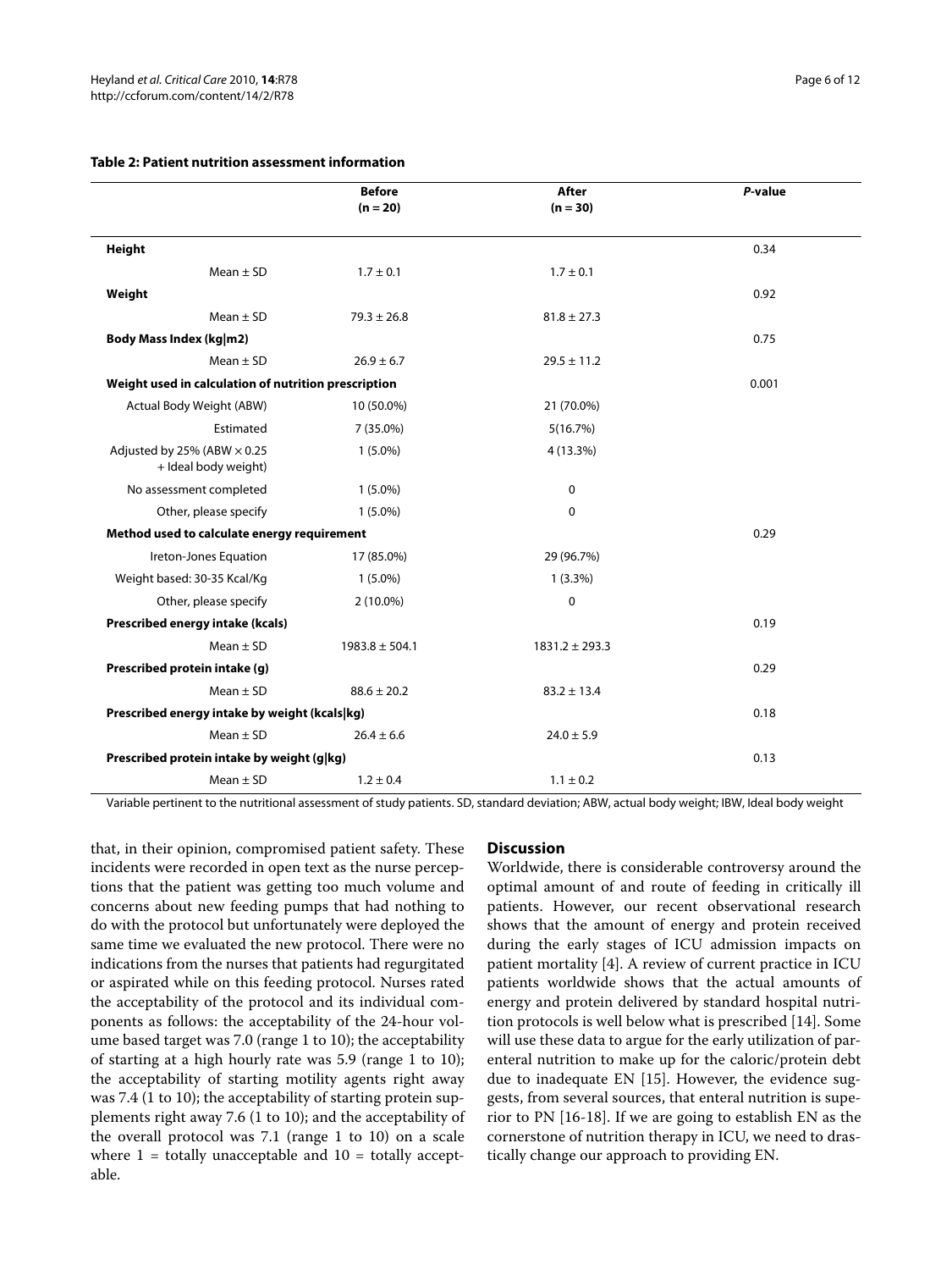|                                                       | <b>Before</b><br>$(n = 20)$ | After<br>$(n = 30)$ | P-value |
|-------------------------------------------------------|-----------------------------|---------------------|---------|
| Adequacy of calories from total nutrition $\dag\ddag$ |                             |                     | 0.23    |
| Mean $\pm$ SD                                         | $71.7\% \pm 32.5\%$         | $80.3\% \pm 27.0\%$ |         |
| Adequacy of protein from total nutrition $\dag\ddag$  |                             |                     | 0.13    |
| Mean $\pm$ SD                                         | $61.2\% \pm 29.3\%$         | $73.6\% \pm 28.6\%$ |         |
| Adequacy of calories from EN ‡                        |                             |                     | 0.23    |
| Mean $\pm$ SD                                         | $58.8\% \pm 31.4\%$         | $70.2\% \pm 26.3\%$ |         |
| Adequacy of protein from EN ‡                         |                             |                     | 0.08    |
| Mean $\pm$ SD                                         | $61.2\% \pm 29.3\%$         | $76.1\% \pm 25.5\%$ |         |
| <b>Type of nutrition</b>                              |                             |                     | 0.16    |
| EN only                                               | 18 (90.0%)                  | 29 (96.7%)          |         |
| PN only                                               | $\mathbf 0$                 | $1(3.3\%)$          |         |
| $EN + PN$                                             | $2(10.0\%)$                 | $\mathbf 0$         |         |
| <b>Initiation of EN</b>                               | 0.96                        |                     |         |
| Prior to ICU admission                                | $1(5.0\%)$                  | $2(7.1\%)$          |         |
| 0 to 24                                               | 15 (75.0%)                  | 21 (75.0%)          |         |
| $>24$ to $48$                                         | 4 (20.0%)                   | 3 (10.7%)           |         |
| >48 to 72                                             | 0                           | $1(3.6\%)$          |         |
| $>72$                                                 | $\mathbf 0$                 | $1(3.6\%)$          |         |
| Time of initiation of EN (hours)                      |                             |                     | 0.72    |
| Mean $\pm$ SD                                         | $16.0 \pm 13.8$             | $17.7 \pm 16.9$     |         |
| Use of motility agents (patient-day level)            |                             |                     | 0.70    |
| $n/N$ (%)                                             | 78/192 (40.6%)              | 104/243 (42.8%)     |         |
| Use of motility agents (patient level)                |                             |                     | 0.11    |
| n/N (%)                                               | 11/20 (55.0%)               | 24/30 (80%)         |         |
| Started motility agents on the first ICU day¶         |                             |                     | 0.03    |
| $n/N$ (%)                                             | $\mathbf 0$                 | 7/30 (23.3%)        |         |
| Use of supplemental protein                           |                             |                     | 0.08    |
| $n/N$ (%)                                             | 7/20 (35.0%)                | 19/30 (63.3%)       |         |
| Started supplemental protein on the first ICU day£    |                             |                     | 0.007   |
| n/N (%)                                               | 0                           | 9/30 (30.0%)        |         |
| Morning blood glucose (mmol/l)                        |                             |                     | 1.0     |
| mean $\pm$ SD                                         | $8.0 \pm 0.9$               | $8.1 \pm 1.0$       |         |
| %Patient-days with blood glucose>10 mmol/l            |                             |                     | 0.60    |
| mean $\pm$ SD                                         | $16.4\% \pm 10.1\%$         | $16.2\% \pm 12.8\%$ |         |

† includes propofol, EN, and PN when there is a contraindication for EN

‡ includes the first seven ICU days only

¶ The average duration of use of motility agents is 5.9 days in the after group.

£ The average duration of use of supplemental protein is four days in the after group.

SD, standard deviation; EN, enteral nutrition; PN, parenteral nutrition; ICU, intensive care unit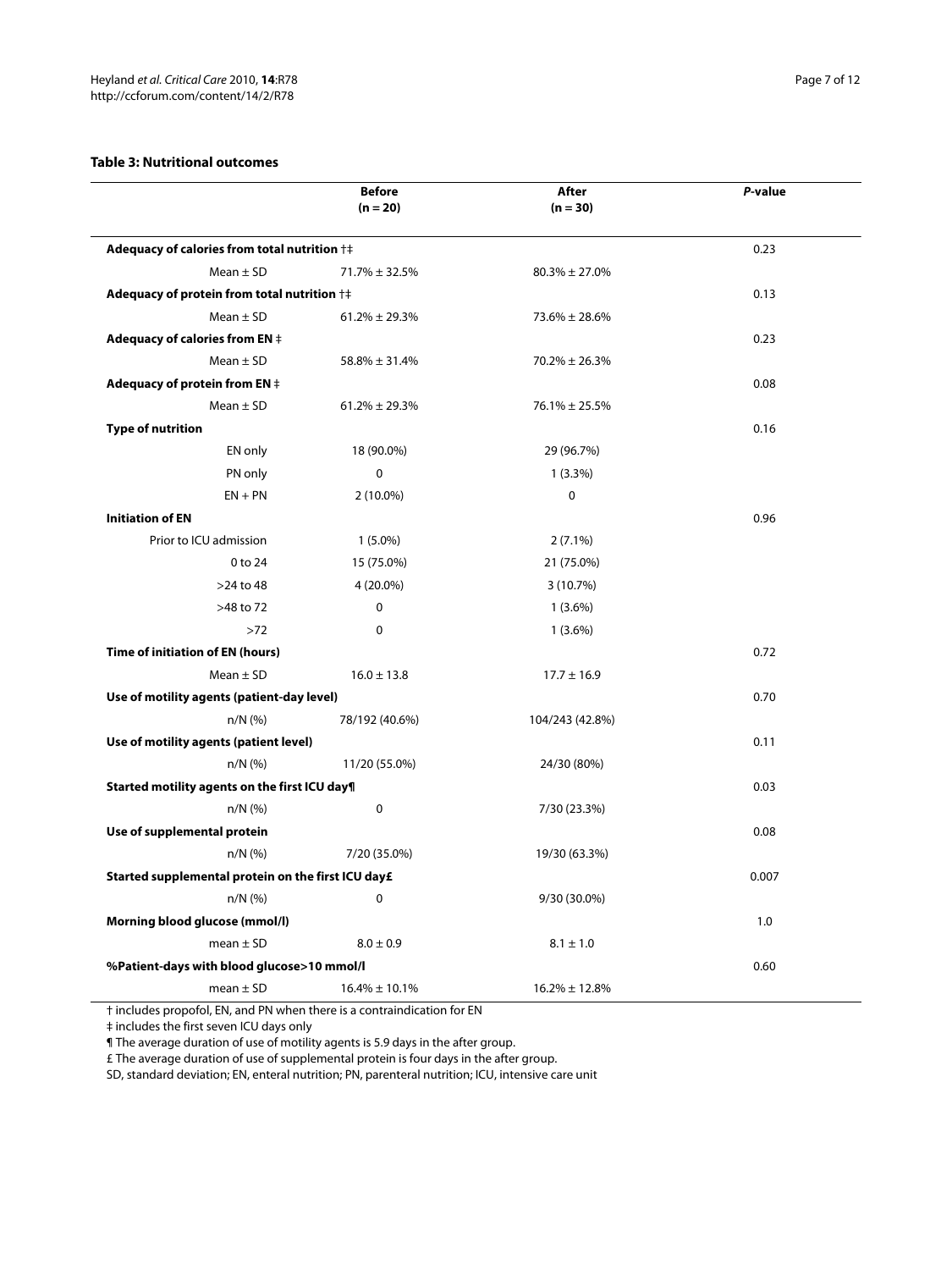<span id="page-7-0"></span>

**Figure 1 Adequacy of calories and proteins from EN**. **(a)** Amount of calories received over the amount prescribed during the first seven days between the two study groups. **(b)** Amount of protein received over the amount prescribed during the first seven days between the two study groups.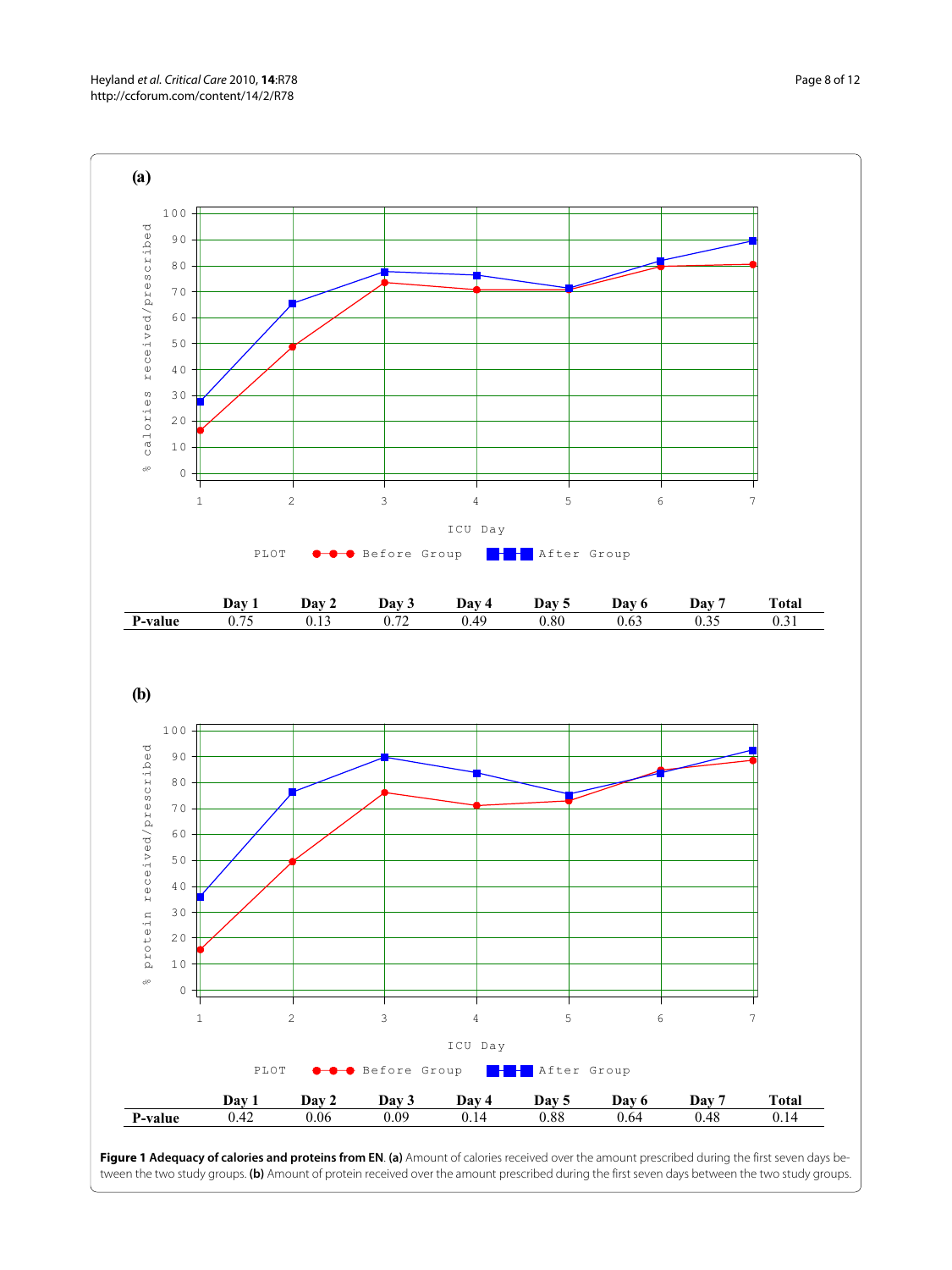<span id="page-8-0"></span>

**Figure 2 Adequacy of calories and proteins from EN (before group vs. after group on full volume feeds)**. **(a)** Amount of calories received over the amount prescribed during the first seven days in patients in before group compared to those on full volume feeds in the after group. **(b)** Amount of protein received over the amount prescribed during the first seven days in patients in before group compared to those on full volume feeds in the after group.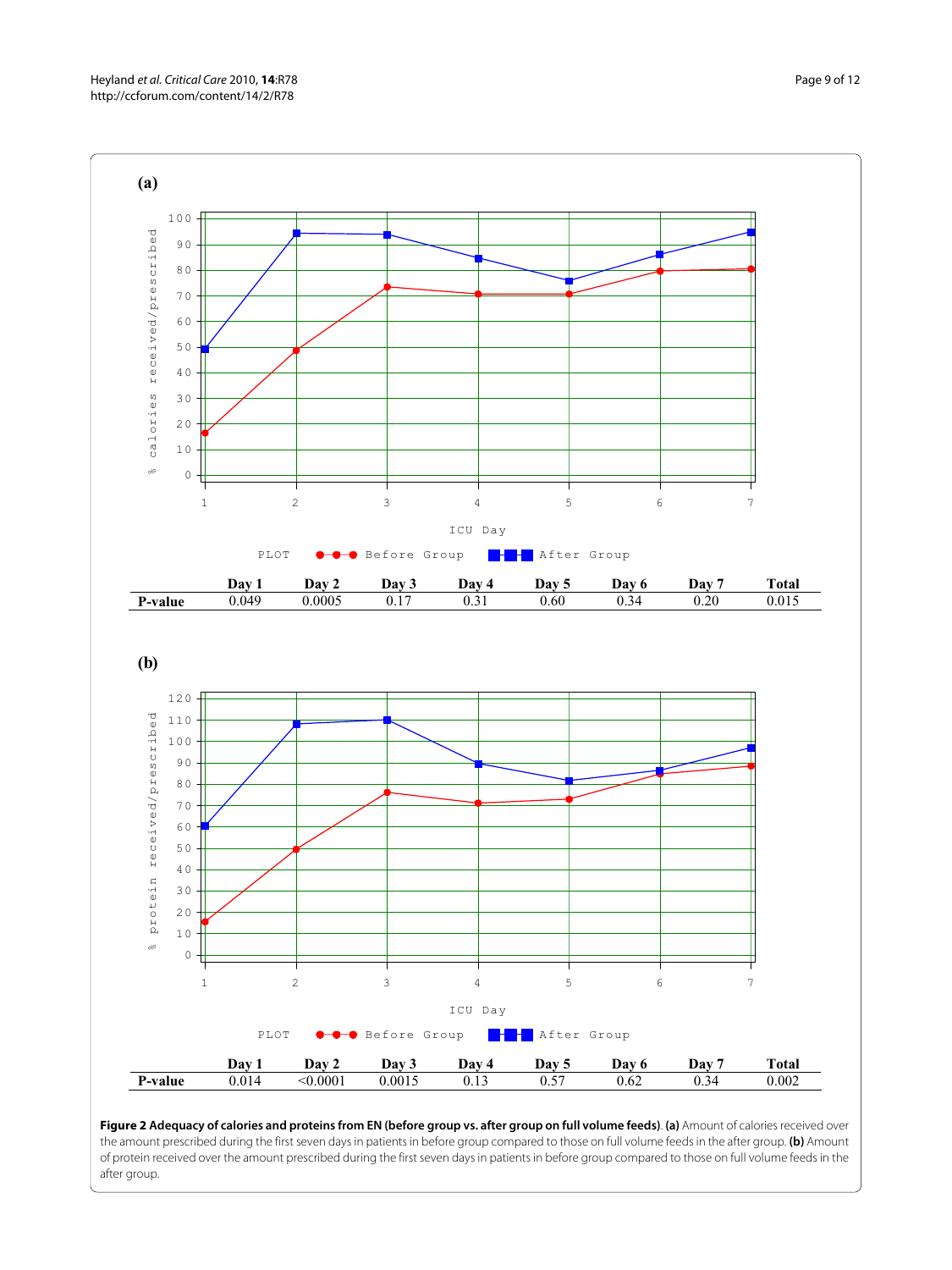# <span id="page-9-0"></span>**Table 4: Complications**

|                                                         |     | <b>Before</b> | After       | P-value |
|---------------------------------------------------------|-----|---------------|-------------|---------|
|                                                         |     | $(n = 20)$    | $(n = 30)$  |         |
|                                                         |     |               |             |         |
| <b>Vomiting</b>                                         |     |               |             | 0.38    |
|                                                         | No  | 17 (85%)      | 28 (93.3%)  |         |
|                                                         | Yes | 3(15%)        | 2(6.7%)     |         |
| Regurgitation                                           |     |               |             | 0.16    |
|                                                         | No  | 18 (90%)      | 30 (100%)   |         |
|                                                         | Yes | 2(10%)        | 0           |         |
| <b>Macro aspiration</b>                                 |     |               |             | 0.16    |
|                                                         | No  | 18 (90%)      | 30 (100%)   |         |
|                                                         | Yes | 2(10%)        | $\mathbf 0$ |         |
| Pneumonia (48 hours after ICU admission)                |     |               |             | 0.45    |
|                                                         | No  | 15 (75%)      | 26 (86.7%)  |         |
|                                                         | Yes | 5(25%)        | 4 (13.3%)   |         |
| $\sim$ $\sim$ $\sim$ $\sim$ $\sim$ $\sim$ $\sim$ $\sim$ |     |               |             |         |

ICU, intensive care unit

What this paper introduces is a new philosophy for delivery of EN, where the clinician starts at near maximal therapy, optimizing as many strategies as possible. This means the clinician starts at goal rate with automatic initiation of prokinetic agents, uses a small peptide formula that would be tolerated by the most number of patients, optimizes protein delivery with early supplementation, minimizes interruptions by setting a higher gastric residual volume threshold, and promotes volume-based feeding so that nurses can make up for lost time due to diagnostic tests and surgical/endoscopic procedures. The goal is to optimize chances for tolerance, prevent ileus, shorten the time frame to achieve goal feeding, and take advantage of the window of opportunity early after admission to the ICU to change outcome with the EN. This philosophy is a radical departure from conventional provision of nutrition where clinicians typically start at a low rate of infusion, ramping up slowly, cautiously evaluating tolerance and adding prokinetic agents only after evidence of ileus is already present.

Although the current study is small and utilizes a weak study design, its value is in the new ideas it espouses to maximize EN delivery to critically ill patients. Based on nurse-rated questionnaires and a retrospective chart review, we conclude that the new PEP uP Protocol is safe, feasible, and acceptable to nurses working in our ICU. Moreover, for those patients who were prescribed volume based feeds, they achieved almost 90% of their prescribed protein and energy requirements. These gains were achieved with volume-based feeds despite the fact that they started EN the same time as the before group. Thus it appears that this protocol may enhance the delivery of enteral nutrition; however, this finding requires testing in

a prospective randomized fashion. We acknowledge that there is evidence that aggressive, intragastric EN can cause harm [\[19](#page-11-14)]. Hence, we monitored our patients carefully for the negative consequences of EN and no increase in complications was observed. In fact, we observed a statistically significant reduction in hospital length of stay with this new protocol. However, it was not the purpose of this study to compared clinical outcomes. Our sample size was too small to properly evaluate clinically important outcomes and larger studies of a higher methodological quality are required to evaluate this protocol before clinical recommendations can be made. Furthermore, the generalizability of this study protocol to surgical critically ill patients, especially those with GI surgery, is limited inasmuch as less than 25% of patients had a surgical admission diagnosis. Finally, we operationalized this new protocol in an ICU with 1:1 nurse patient ratio. In ICUs with less intensive nursing resources, they may have even greater challenges utilizing this protocol successfully.

In implementing this protocol at our site, we observed several challenges which decreased the effectiveness of the protocol. First, although motility agents and protein supplements were meant to start on Day 1 on all PEP uP Protocol patients, in reality, this only happened in about one-third of patients. Also, while we intended for a ready to use, easily absorbed semi-elemental diet to be prescribed at initiation of the feeding protocol, this did not happen in 25% of the patients. Finally, despite our introduction of the concept of trophic feeds, as an alternative to *NPO*, 20% of protocolized patients were still ordered *NPO* at the outset of their ICU admission, some without adequate justification. These deficiencies highlight the need for improved training and education on these points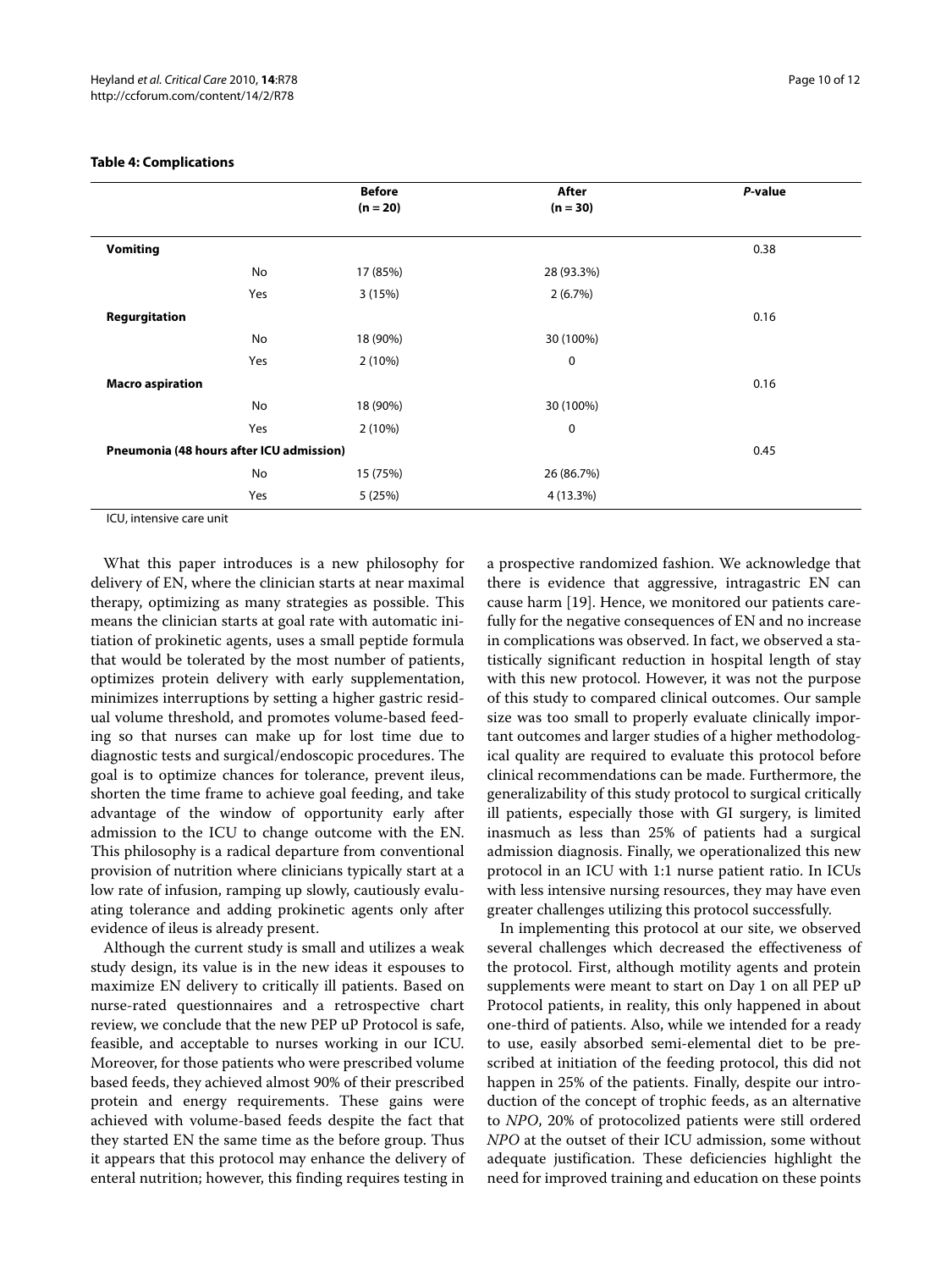to ensure better compliance with these new ideas. To the extent that we are more successful at their implementation, we will have greater success with EN adequacy than currently reported. Furthermore, we can increase the maximal hourly rate of the 24-hour volume based feeds (from 150 to 200 ml/hr) and/or increase the threshold gastric residual volume from 250 to a higher amount and these changes will likely also increase EN delivery.

We believe that the best way forward to implement these novel changes to the way we deliver EN is in the context of a feeding protocol. Such nurse-driven bedside feeding protocols have been shown to be effective in reducing interruptions and improving nutritional adequacy [[20\]](#page-11-15). However, critical care nurses working in an intensive care unit that utilize feeding protocols describe a low level of autonomy, decision making, and knowledge related to enteral feeding practice [\[21\]](#page-11-16). Nurses reported that they felt that the guideline was to be followed and consequently there was a low level of practice-based inquiry because 'you just follow the guideline' [[22](#page-11-17)]. Following the guideline resulted in reasonably consistent practice but a low level of initiative for proactive decision making and interdisciplinary collaboration regarding nutrition support practices. We posit that our nurses may be relatively disengaged from the process of EN delivery and this may represent a barrier to successful feeding with our current feeding protocols. The current PEP uP Protocol, coupled with a nurse-directed educational intervention may overcome this barrier by giving the bedside nurse more information related to early enteral feeding (in the slide presentation and bedside reminders) and more latitude in calculating the required amounts (24 hour volume feeds concept).

# **Conclusions**

Whereas significant underfeeding of critically ill patients occurs around the world, this new feeding protocol has the potential to dramatically improve nutrition practice world wide. This current study is valuable in that it introduces some key philosophical and practical changes to how enteral nutrition is prescribed and delivered to critically ill patients. We have shown, in the context of a single-center before and after study, that this new protocol, the PEP uP Protocol, is safe, feasible, and may improve nutritional adequacy. This important single center study justifies the need for a larger multicenter, multinational RCT to further determine the safety and efficacy of this novel approach to feeding the critically ill patient.

# **Key messages**

• Traditional enteral feeding protocols do not adequately provide sufficient protein and calories to critically ill patients.

• A new feeding protocol that challenges traditional assumption and incorporates innovative ideas on maximizing the benefits and minimizing the risks of EN is needed.

• The PEP uP Protocol uses 24-hour volume-based feeding goals instead of hourly rate targets, initiating motility agents and protein supplements on Day 1, liberalizing the gastric residual volume threshold, and the option to use trophic feeds.

• In this before and after pilot study, we demonstrate that this new feeding protocol seems to be safe and acceptable to critical care nurses.

• The adoption of this protocol may be associated with enhanced delivery of EN but further trials are warranted to evaluate its effect on nutritional and clinical endpoints.

#### **Abbreviations**

APACHE II: acute physiology and chronic health evaluation score; CI: confidence interval; EN: enteral nutrition; ICU: Intensive Care Unit; NPO: nil per os; PN: parenteral nutrition; VAP: ventilator-associated pneumonia; VFD: ventilatorfree days.

#### **Competing interests**

Daren K Heyland has received research grants and a speaking honorarium from Nestle. All other authors have no competing interests to declare.

#### **Authors' contributions**

DKH was responsible for the initial design of the study and writing of the manuscript. JM, AA and FA were responsible for data collection. MW and AGD conducted the analysis. JM, JWD, SAMC, RD and NEC provided input on the design and interpretation of the study. All authors have contributed to, seen, and approved this manuscript.

#### **Acknowledgements**

We would like to thank Nicole Godfrey and Susan Fleury, research personnel associated with and funded by Queen's University, for their assistance in conducting this project. The funding for this project was provided by Faculty of Heath Sciences Foundation, Queen's University/Kingston General Hospital and the product (Peptamen) was provided by Nestle Canada. Naomi Cahill currently holds a Canadian Institutes for Health Research (CIHR) Fellowship in Knowledge Translation. The funding bodies played no role in the study design, collection, analysis or interpretation of data, or preparation of or decision to prepare manuscript for this publication.

#### **Author Details**

1Department of Medicine, Queen's University, 76 Stuart Street, Kingston, ON K7L 2V7, Canada, 2Department of Community Health and Epidemiology, Queen's University, 76 Stuart Street, Kingston, ON K7L 2V7, Canada, 3Clinical Evaluation Research Unit, Kingston General Hospital, 76 Stuart Street, Kingston, ON K7L 2V7, Canada, 4Clinical Nutrition, Kingston General Hospital, Kingston, 76 Stuart Street, Kingston, ON K7L 2V7, Canada, 5Department of Surgery,<br>Queen's University, 76 Stuart Street, Kingston, ON K7L 2V7, Canada and <sup>6</sup>Department of Medicine, Louisville School of Medicine, 550 South Jackson Street, Louisville, KY 40202, USA

#### Received: 8 October 2009 Revised: 18 February 2010 Accepted: 29 April 2010 Published: 29 April 2010

#### **References**

- <span id="page-10-0"></span>Villet S, Chiolero RL, Bollmann MD, Revelly JP, Cayeux RNMC, Delarue J, Berger MM: Negative impact of hypocaloric feeding and energy balance on clinical outcome in ICU patients. Clin Nutr 2005, 24:502-509.
- 2. Rubinson L, Diette GB, Song X, Brower RG, Krishnan JA: Low caloric intake is associated with nosocomial bloodstream infections in patients in the medical intensive care unit**.** Crit Care Med 2004, 32:350-357.